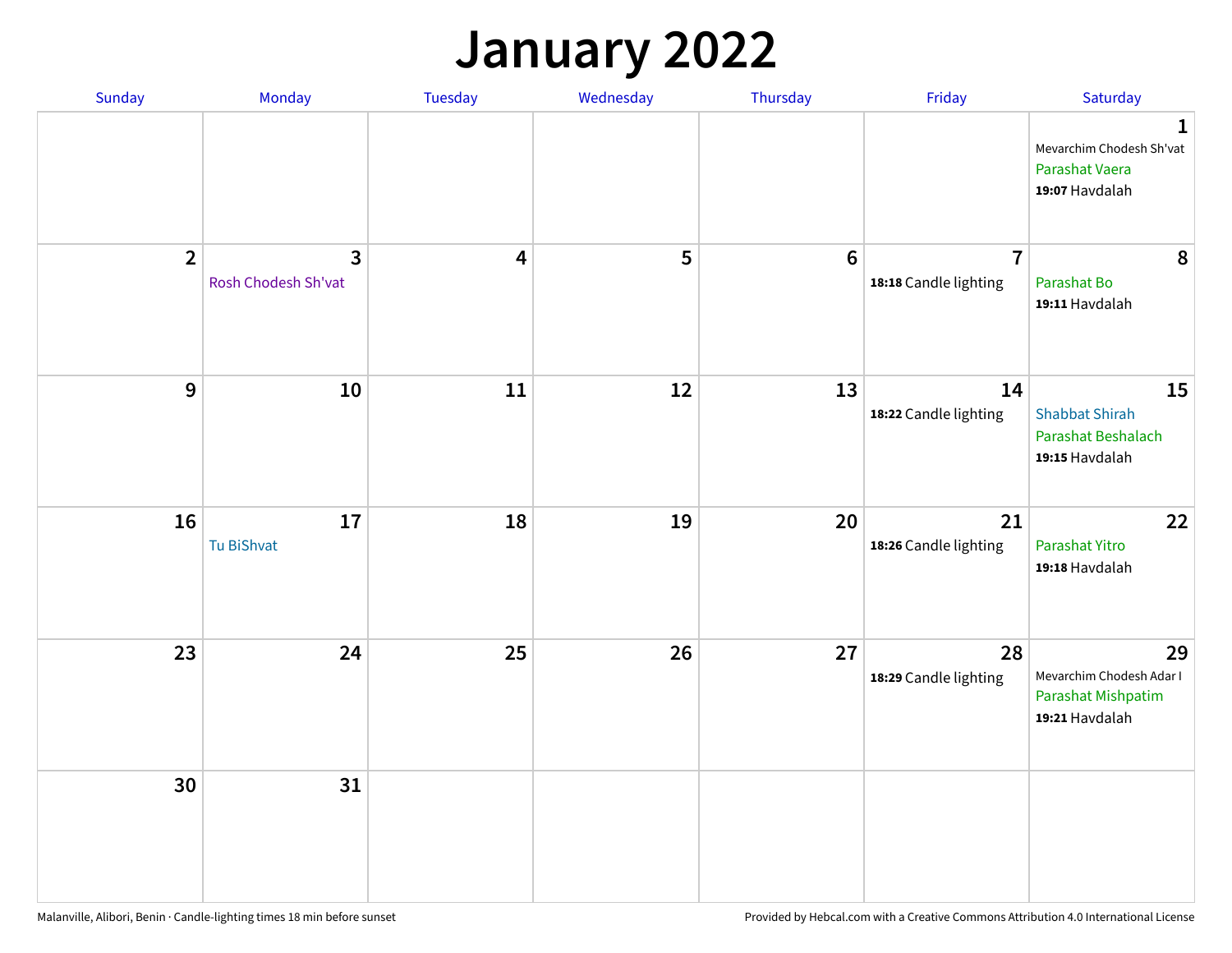# **February 2022**

| Sunday | Monday                  | <b>Tuesday</b>                      | Wednesday                             | Thursday | Friday                                           | Saturday                                                                                          |
|--------|-------------------------|-------------------------------------|---------------------------------------|----------|--------------------------------------------------|---------------------------------------------------------------------------------------------------|
|        |                         | $\mathbf{1}$<br>Rosh Chodesh Adar I | $\overline{2}$<br>Rosh Chodesh Adar I | 3        | $\overline{\mathbf{4}}$<br>18:32 Candle lighting | 5<br>Parashat Terumah<br>19:23 Havdalah                                                           |
| $6\,$  | $\overline{\mathbf{7}}$ | 8                                   | 9                                     | 10       | 11<br>18:34 Candle lighting                      | 12<br>Parashat Tetzaveh<br>19:25 Havdalah                                                         |
| 13     | 14                      | 15<br><b>Purim Katan</b>            | 16                                    | 17       | 18<br>18:36 Candle lighting                      | 19<br>Parashat Ki Tisa<br>19:26 Havdalah                                                          |
| 20     | 21                      | 22                                  | 23                                    | 24       | 25<br>18:37 Candle lighting                      | 26<br><b>Shabbat Shekalim</b><br>Mevarchim Chodesh Adar II<br>Parashat Vayakhel<br>19:27 Havdalah |
| 27     | 28                      |                                     |                                       |          |                                                  |                                                                                                   |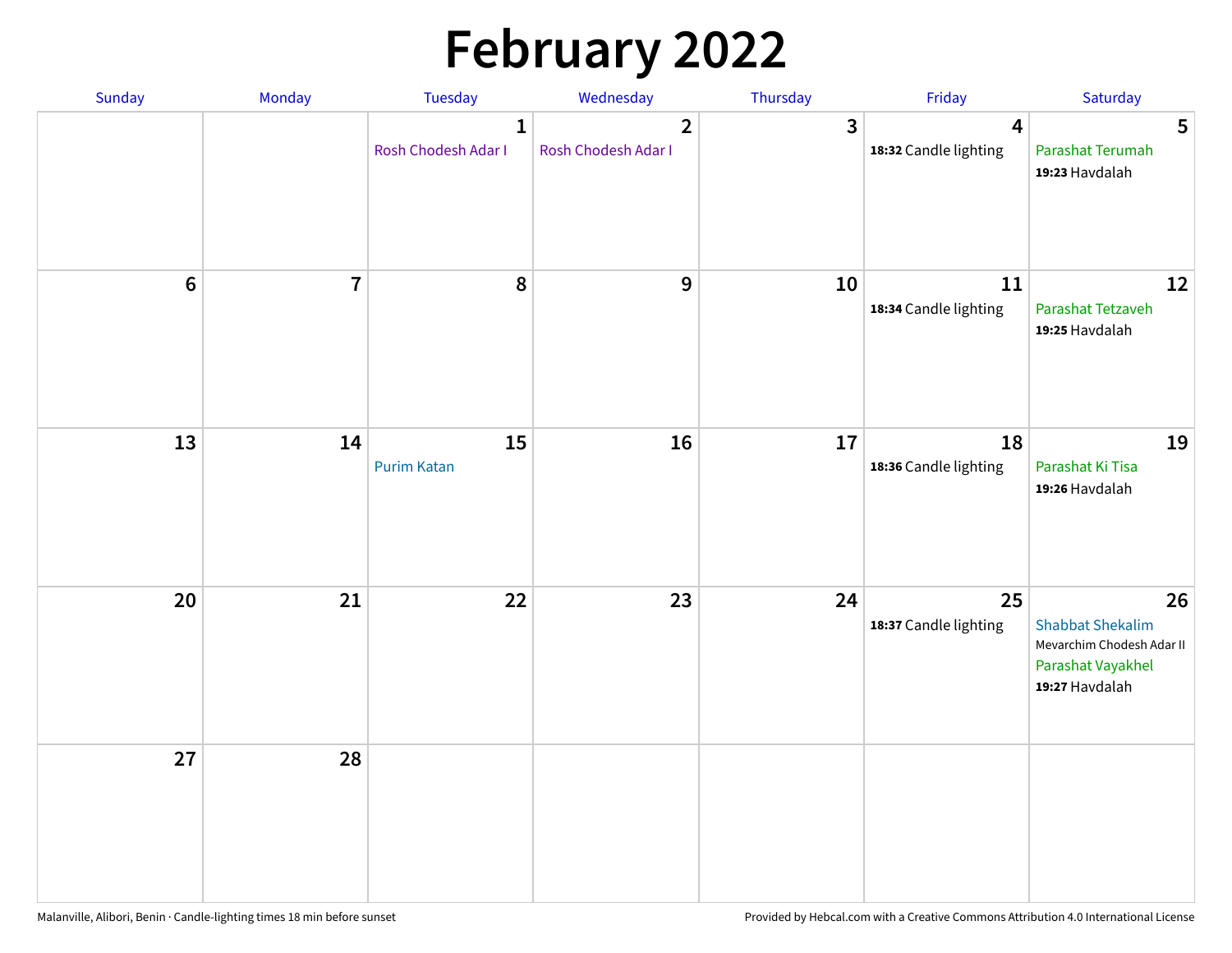## **March 2022**

| Sunday         | Monday         | Tuesday      | Wednesday                                                                         | Thursday                                        | Friday                                              | Saturday                                                                                   |
|----------------|----------------|--------------|-----------------------------------------------------------------------------------|-------------------------------------------------|-----------------------------------------------------|--------------------------------------------------------------------------------------------|
|                |                | $\mathbf{1}$ | $\overline{2}$                                                                    | $\overline{\mathbf{3}}$<br>Rosh Chodesh Adar II | 4<br>Rosh Chodesh Adar II<br>18:38 Candle lighting  | 5<br>Parashat Pekudei<br>19:28 Havdalah                                                    |
| $6\phantom{1}$ | $\overline{7}$ | 8            | $9$                                                                               | 10                                              | 11<br>18:38 Candle lighting                         | 12<br><b>Shabbat Zachor</b><br>Parashat Vayikra<br>19:28 Havdalah                          |
| 13             | 14             | 15           | 16<br>05:51 Fast begins<br>Ta'anit Esther<br>19:23 Fast ends<br><b>Erev Purim</b> | 17<br>Purim                                     | 18<br><b>Shushan Purim</b><br>18:39 Candle lighting | 19<br>Parashat Tzav<br>19:29 Havdalah                                                      |
| 20             | 21             | 22           | 23                                                                                | 24                                              | 25<br>18:39 Candle lighting                         | 26<br><b>Shabbat Parah</b><br>Mevarchim Chodesh Nisan<br>Parashat Shmini<br>19:29 Havdalah |
| 27             | 28             | 29           | 30                                                                                | 31                                              |                                                     |                                                                                            |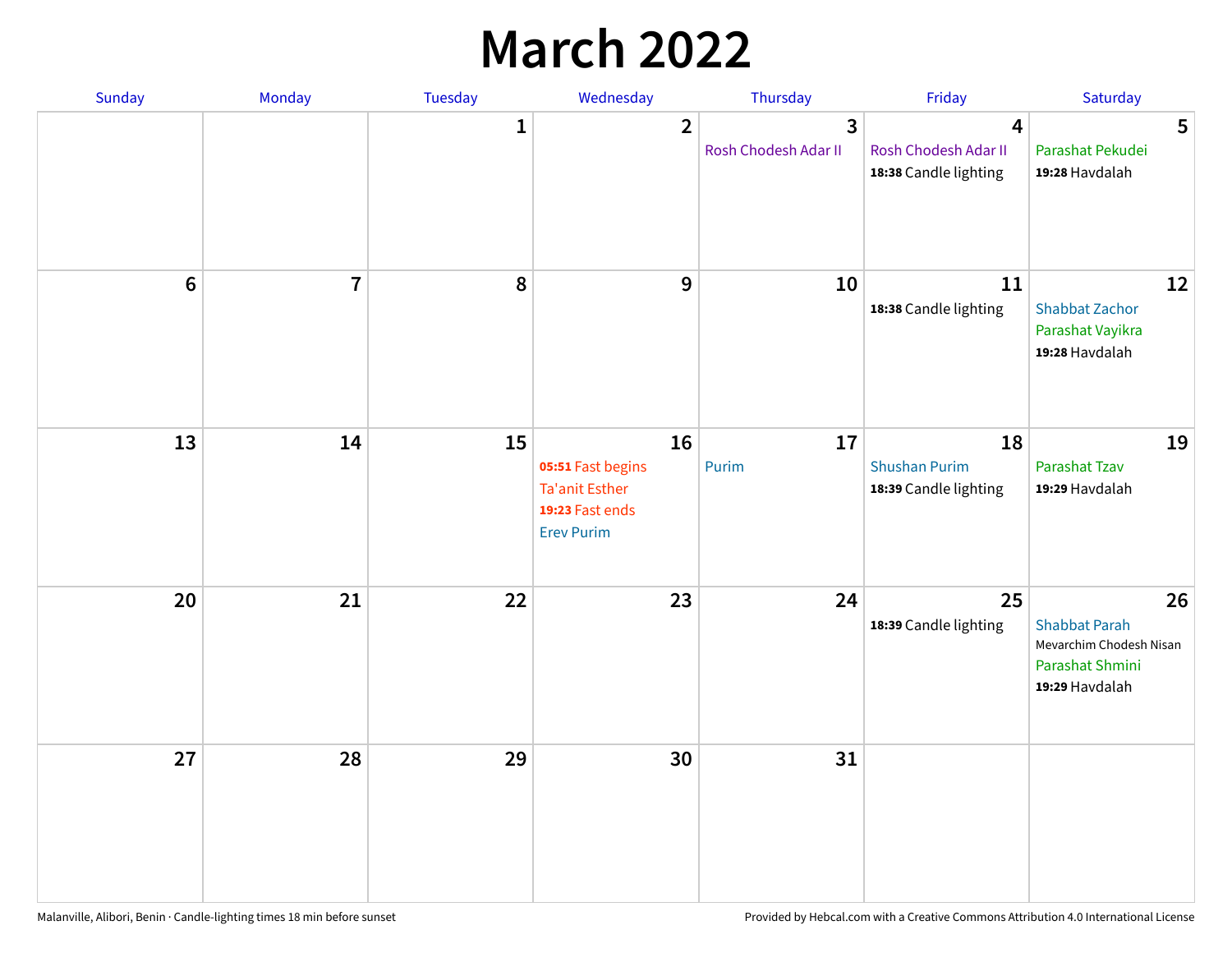## **April 2022**

| Sunday                                   | Monday                  | <b>Tuesday</b>         | Wednesday             | Thursday                                        | Friday                                                                                            | Saturday                                                                                                            |
|------------------------------------------|-------------------------|------------------------|-----------------------|-------------------------------------------------|---------------------------------------------------------------------------------------------------|---------------------------------------------------------------------------------------------------------------------|
|                                          |                         |                        |                       |                                                 | $\mathbf{1}$<br>18:39 Candle lighting                                                             | $\overline{2}$<br><b>Shabbat HaChodesh</b><br><b>Rosh Chodesh Nisan</b><br><b>Parashat Tazria</b><br>19:29 Havdalah |
| 3                                        | $\overline{\mathbf{4}}$ | 5                      | $6\phantom{1}6$       | $\overline{7}$                                  | 8<br>18:39 Candle lighting                                                                        | 9<br><b>Shabbat HaGadol</b><br>Parashat Metzora<br>19:30 Havdalah                                                   |
| 10                                       | 11<br>Yom HaAliyah      | 12                     | 13                    | 14                                              | 15<br>05:31 Fast begins<br><b>Ta'anit Bechorot</b><br><b>Erev Pesach</b><br>18:40 Candle lighting | 16<br>Pesach I<br>19:30 Candle lighting                                                                             |
| 17<br><b>Pesach II</b><br>19:31 Havdalah | 18<br>Pesach III (CH"M) | 19<br>Pesach IV (CH"M) | 20<br>Pesach V (CH"M) | 21<br>Pesach VI (CH"M)<br>18:40 Candle lighting | 22<br><b>Pesach VII</b><br>18:40 Candle lighting                                                  | 23<br><b>Pesach VIII</b><br>19:31 Havdalah                                                                          |
| 24                                       | 25                      | 26                     | 27                    | 28<br>Yom HaShoah                               | 29<br>18:41 Candle lighting                                                                       | 30<br>Mevarchim Chodesh Iyyar<br>Parashat Achrei Mot<br>19:33 Havdalah                                              |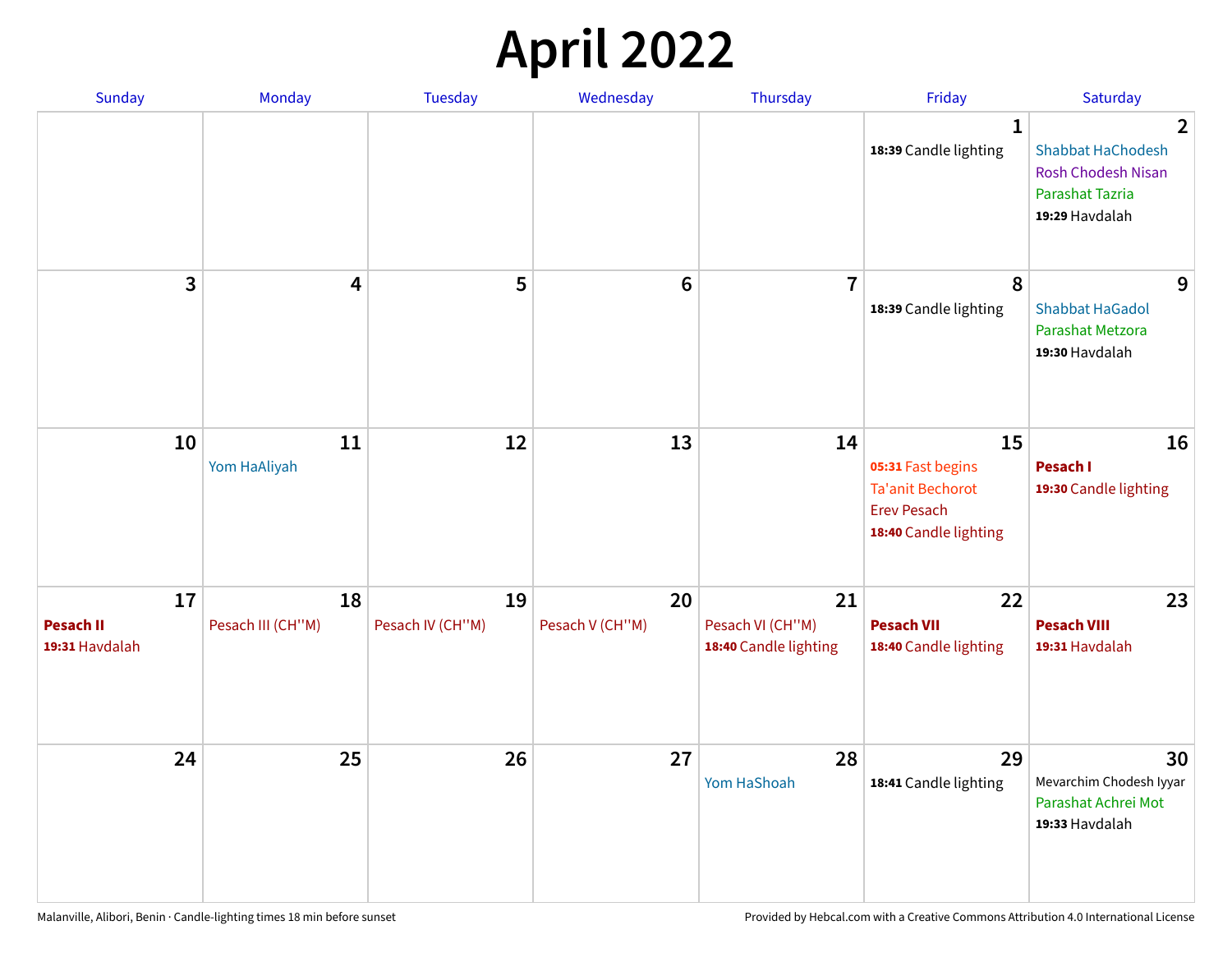## **May 2022**

| <b>Sunday</b>                      | Monday                               | Tuesday                         | Wednesday          | Thursday            | Friday                                   | Saturday                                                               |
|------------------------------------|--------------------------------------|---------------------------------|--------------------|---------------------|------------------------------------------|------------------------------------------------------------------------|
| $\mathbf{1}$<br>Rosh Chodesh Iyyar | $\overline{2}$<br>Rosh Chodesh Iyyar | 3                               | 4<br>Yom HaZikaron | 5<br>Yom HaAtzma'ut | $6\phantom{1}6$<br>18:43 Candle lighting | $\overline{7}$<br>Parashat Kedoshim<br>19:34 Havdalah                  |
| $\pmb{8}$                          | $\mathbf{9}$                         | 10                              | 11                 | 12                  | 13<br>18:44 Candle lighting              | 14<br><b>Parashat Emor</b><br>19:36 Havdalah                           |
| 15<br>Pesach Sheni                 | 16                                   | 17                              | 18                 | 19<br>Lag BaOmer    | 20<br>18:46 Candle lighting              | 21<br>Parashat Behar<br>19:38 Havdalah                                 |
| 22                                 | 23                                   | 24                              | 25                 | 26                  | 27<br>18:48 Candle lighting              | 28<br>Mevarchim Chodesh Sivan<br>Parashat Bechukotai<br>19:41 Havdalah |
| 29<br>Yom Yerushalayim             | 30                                   | 31<br><b>Rosh Chodesh Sivan</b> |                    |                     |                                          |                                                                        |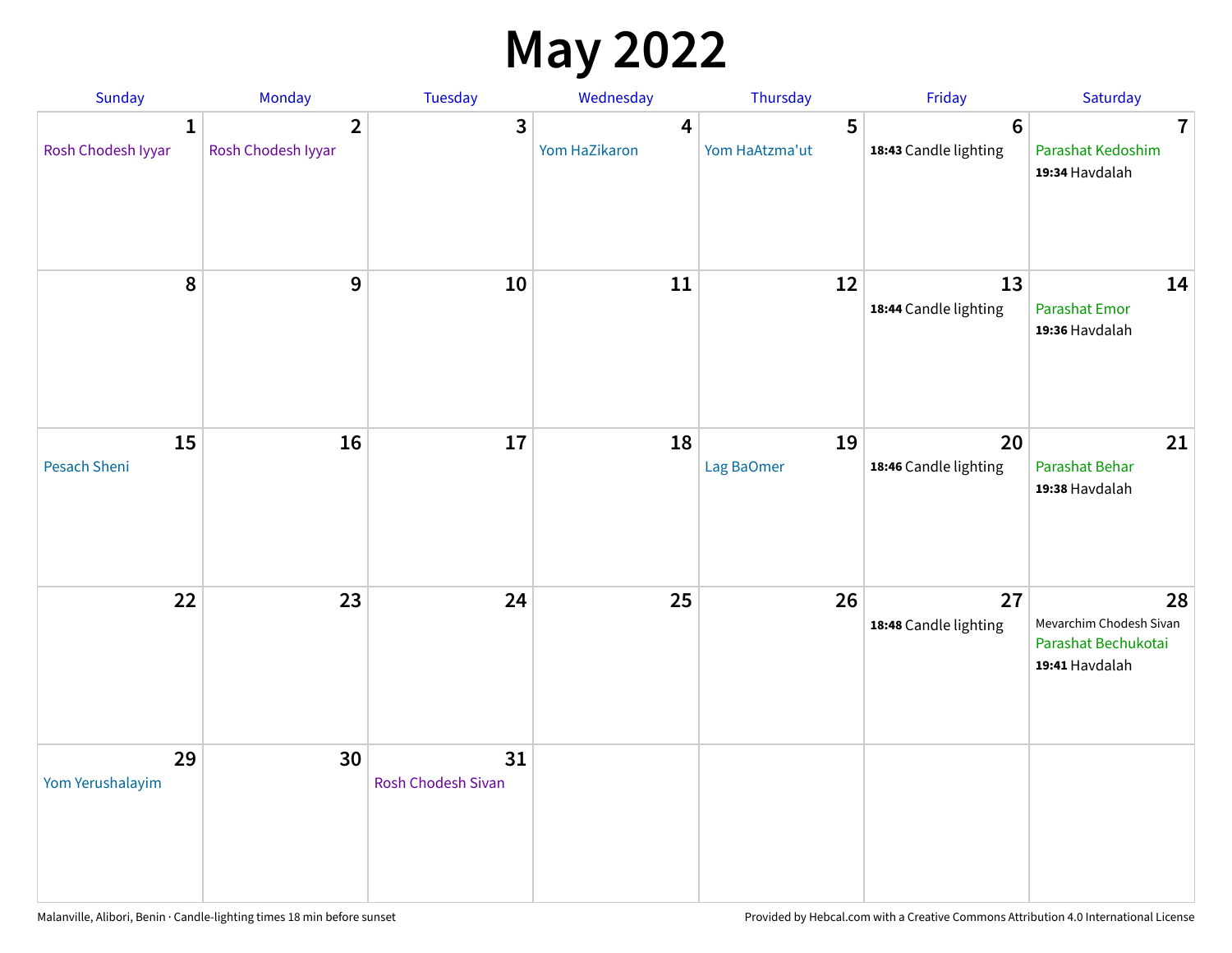#### **June 2022**

| Sunday                                         | Monday                                         | Tuesday        | Wednesday                       | Thursday                        | Friday                      | Saturday                                                                                     |
|------------------------------------------------|------------------------------------------------|----------------|---------------------------------|---------------------------------|-----------------------------|----------------------------------------------------------------------------------------------|
|                                                |                                                |                | 1                               | $\overline{2}$                  | 3<br>18:50 Candle lighting  | $\overline{\mathbf{4}}$<br><b>Erev Shavuot</b><br>Parashat Bamidbar<br>19:43 Candle lighting |
| 5<br><b>Shavuot I</b><br>19:43 Candle lighting | $\bf 6$<br><b>Shavuot II</b><br>19:44 Havdalah | $\overline{7}$ | 8                               | 9                               | 10<br>18:52 Candle lighting | 11<br>Parashat Nasso<br>19:45 Havdalah                                                       |
| 12                                             | 13                                             | 14             | 15                              | 16                              | 17<br>18:54 Candle lighting | 18<br>Parashat Beha'alotcha<br>19:47 Havdalah                                                |
| 19                                             | 20                                             | 21             | 22                              | 23                              | 24<br>18:55 Candle lighting | 25<br>Mevarchim Chodesh Tamuz<br>Parashat Sh'lach<br>19:48 Havdalah                          |
| 26                                             | 27                                             | 28             | 29<br><b>Rosh Chodesh Tamuz</b> | 30<br><b>Rosh Chodesh Tamuz</b> |                             |                                                                                              |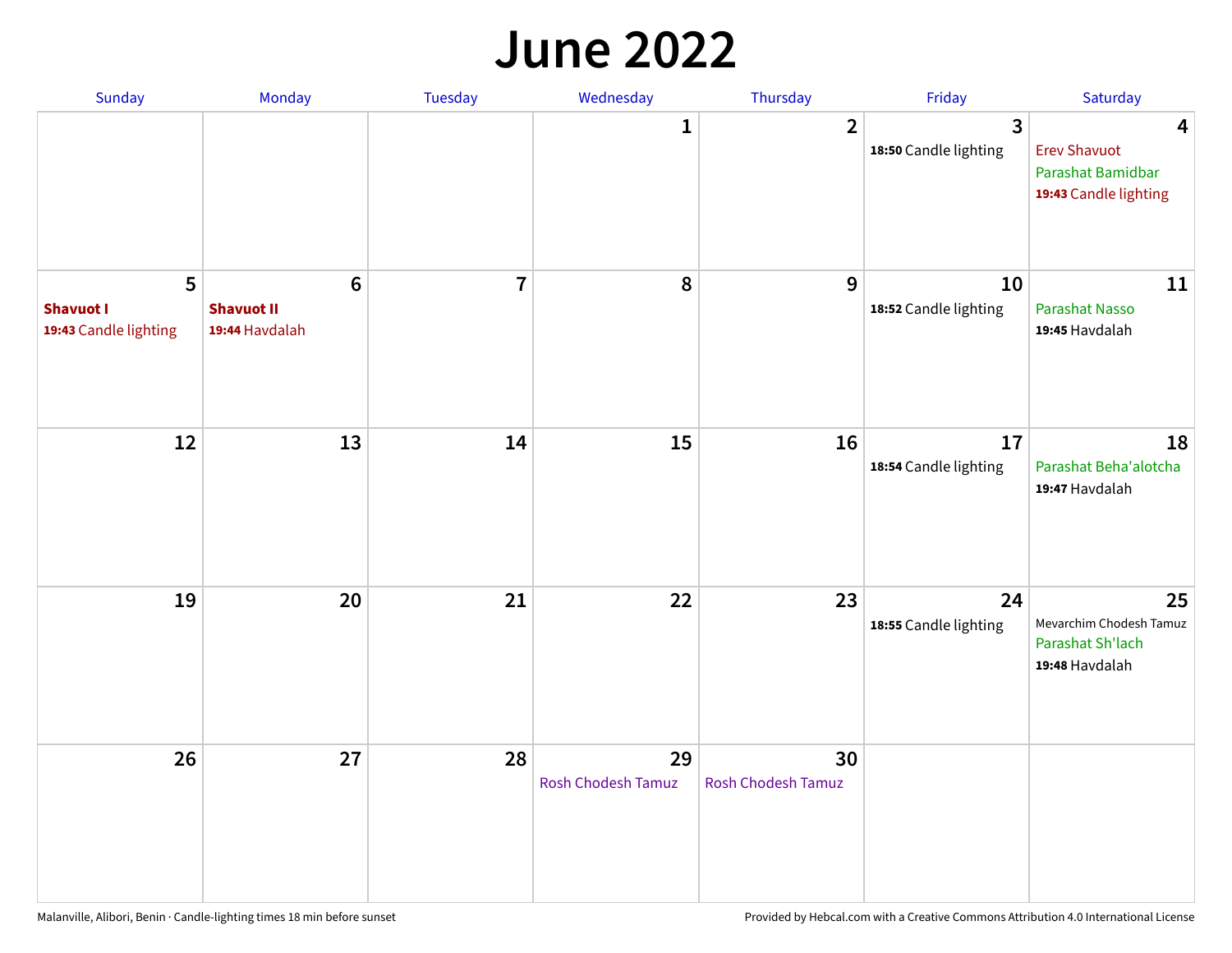## **July 2022**

| Sunday                                                           | Monday                  | Tuesday | Wednesday | Thursday       | Friday                                         | Saturday                                                                |
|------------------------------------------------------------------|-------------------------|---------|-----------|----------------|------------------------------------------------|-------------------------------------------------------------------------|
|                                                                  |                         |         |           |                | $\mathbf{1}$<br>18:56 Candle lighting          | $\overline{2}$<br>Parashat Korach<br>19:49 Havdalah                     |
| $\mathbf{3}$                                                     | $\overline{\mathbf{4}}$ | 5       | $\bf 6$   | $\overline{7}$ | 8<br>18:57 Candle lighting                     | 9<br>Parashat Chukat<br>19:50 Havdalah                                  |
| 10                                                               | 11                      | 12      | 13        | 14             | 15<br>18:57 Candle lighting                    | 16<br>Parashat Balak<br>19:49 Havdalah                                  |
| 17<br>05:22 Fast begins<br><b>Tzom Tammuz</b><br>19:43 Fast ends | 18                      | 19      | 20        | 21             | 22<br>18:56 Candle lighting                    | 23<br>Mevarchim Chodesh Av<br><b>Parashat Pinchas</b><br>19:48 Havdalah |
| 24                                                               | 25                      | 26      | 27        | 28             | 29<br>Rosh Chodesh Av<br>18:54 Candle lighting | 30<br>Parashat Matot-Masei<br>19:46 Havdalah                            |
| 31                                                               |                         |         |           |                |                                                |                                                                         |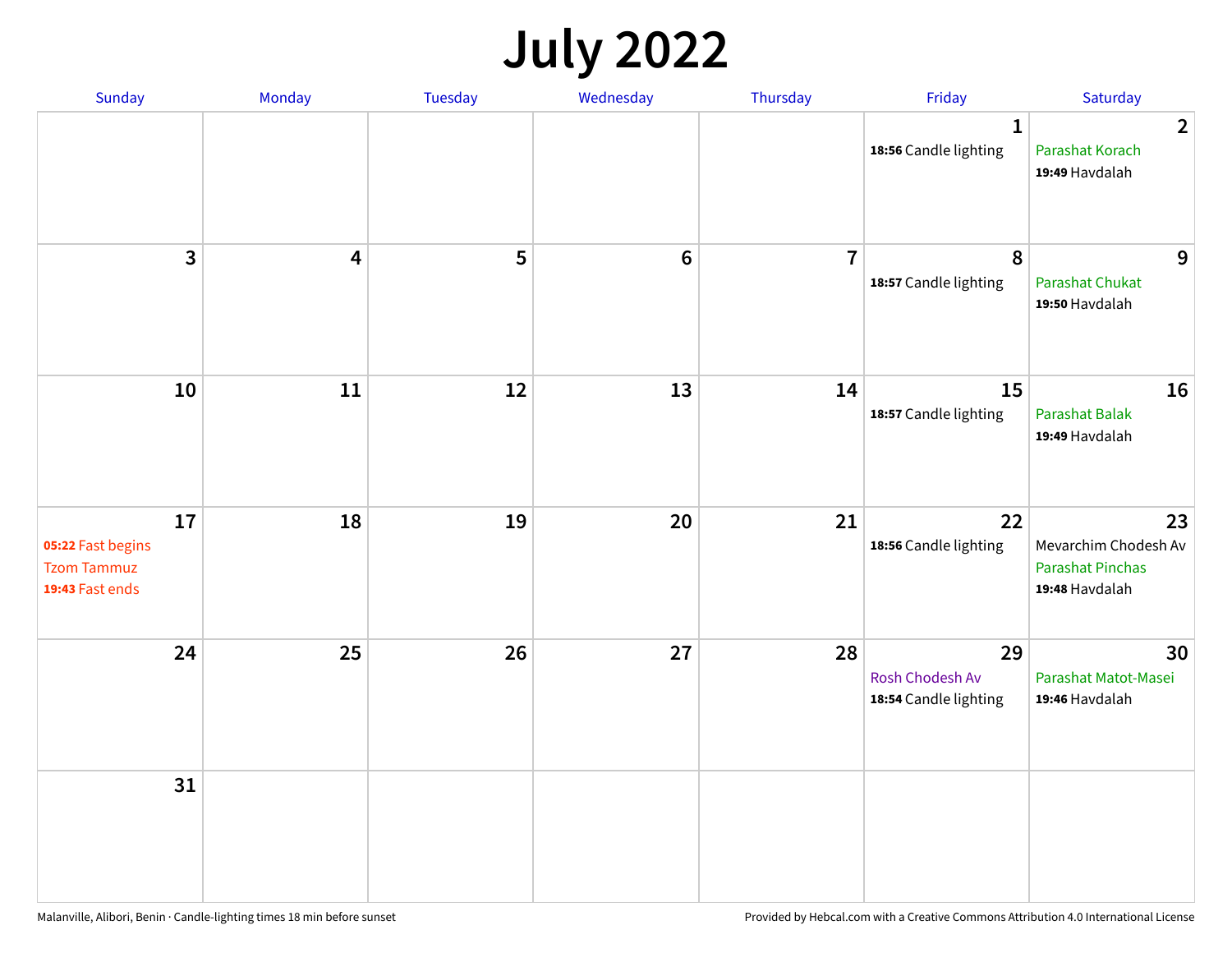## **August 2022**

| Sunday                                                      | Monday       | <b>Tuesday</b> | Wednesday | Thursday | Friday                                 | Saturday                                                                                                                       |
|-------------------------------------------------------------|--------------|----------------|-----------|----------|----------------------------------------|--------------------------------------------------------------------------------------------------------------------------------|
|                                                             | $\mathbf{1}$ | $\overline{2}$ | 3         | 4        | 5<br>18:52 Candle lighting             | $6\phantom{1}6$<br><b>Shabbat Chazon</b><br>19:10 Fast begins<br>Erev Tish'a B'Av<br><b>Parashat Devarim</b><br>19:43 Havdalah |
| $\overline{7}$<br>Tish'a B'Av (observed)<br>19:37 Fast ends | 8            | 9              | 10        | 11       | 12<br>Tu B'Av<br>18:49 Candle lighting | 13<br><b>Shabbat Nachamu</b><br>Parashat Vaetchanan<br>19:40 Havdalah                                                          |
| 14                                                          | 15           | 16             | 17        | 18       | 19<br>18:46 Candle lighting            | 20<br>Mevarchim Chodesh Elul<br><b>Parashat Eikev</b><br>19:36 Havdalah                                                        |
| 21                                                          | 22           | 23             | 24        | 25       | 26<br>18:42 Candle lighting            | 27<br><b>Rosh Chodesh Elul</b><br>Parashat Re'eh<br>19:32 Havdalah                                                             |
| 28<br>Rosh Hashana LaBehemot<br><b>Rosh Chodesh Elul</b>    | 29           | 30             | 31        |          |                                        |                                                                                                                                |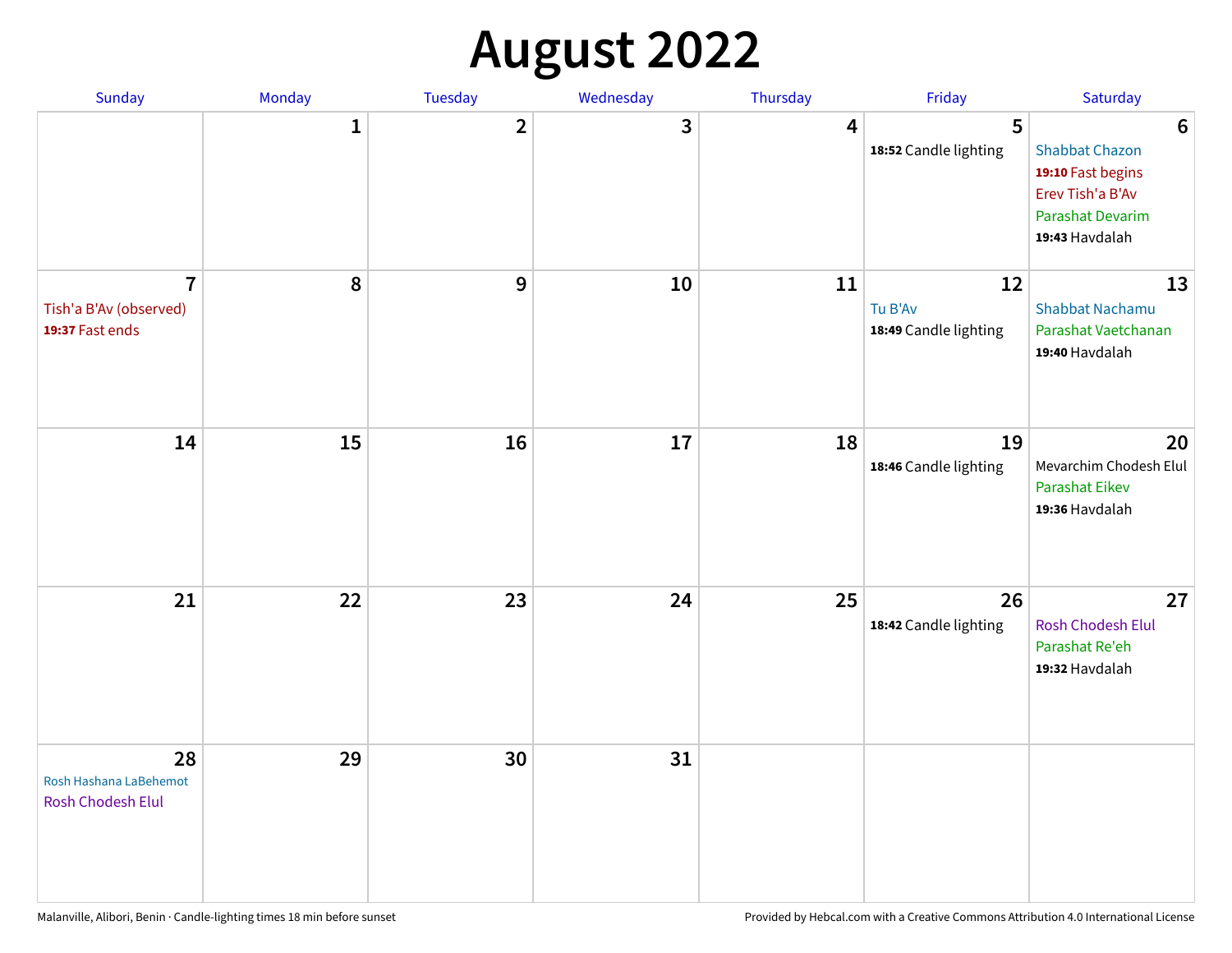## **September 2022**

| Sunday                                           | Monday                                           | Tuesday                                        | Wednesday                                                          | Thursday     | Friday                                  | Saturday                                                  |
|--------------------------------------------------|--------------------------------------------------|------------------------------------------------|--------------------------------------------------------------------|--------------|-----------------------------------------|-----------------------------------------------------------|
|                                                  |                                                  |                                                |                                                                    | $\mathbf{1}$ | $\overline{2}$<br>18:38 Candle lighting | 3<br><b>Parashat Shoftim</b><br>19:27 Havdalah            |
| $\overline{\mathbf{4}}$                          | 5                                                | $6\phantom{1}6$                                | $\overline{7}$                                                     | 8            | 9<br>18:33 Candle lighting              | 10<br>Parashat Ki Teitzei<br>19:22 Havdalah               |
| $11\,$                                           | 12                                               | 13                                             | 14                                                                 | 15           | 16<br>18:28 Candle lighting             | 17<br>Leil Selichot<br>Parashat Ki Tavo<br>19:17 Havdalah |
| 18                                               | 19                                               | 20                                             | 21                                                                 | 22           | 23<br>18:23 Candle lighting             | 24<br>Parashat Nitzavim<br>19:13 Havdalah                 |
| 25<br>Erev Rosh Hashana<br>18:22 Candle lighting | 26<br>Rosh Hashana 5783<br>19:11 Candle lighting | 27<br><b>Rosh Hashana II</b><br>19:11 Havdalah | 28<br>05:33 Fast begins<br><b>Tzom Gedaliah</b><br>19:04 Fast ends | 29           | 30<br>18:19 Candle lighting             |                                                           |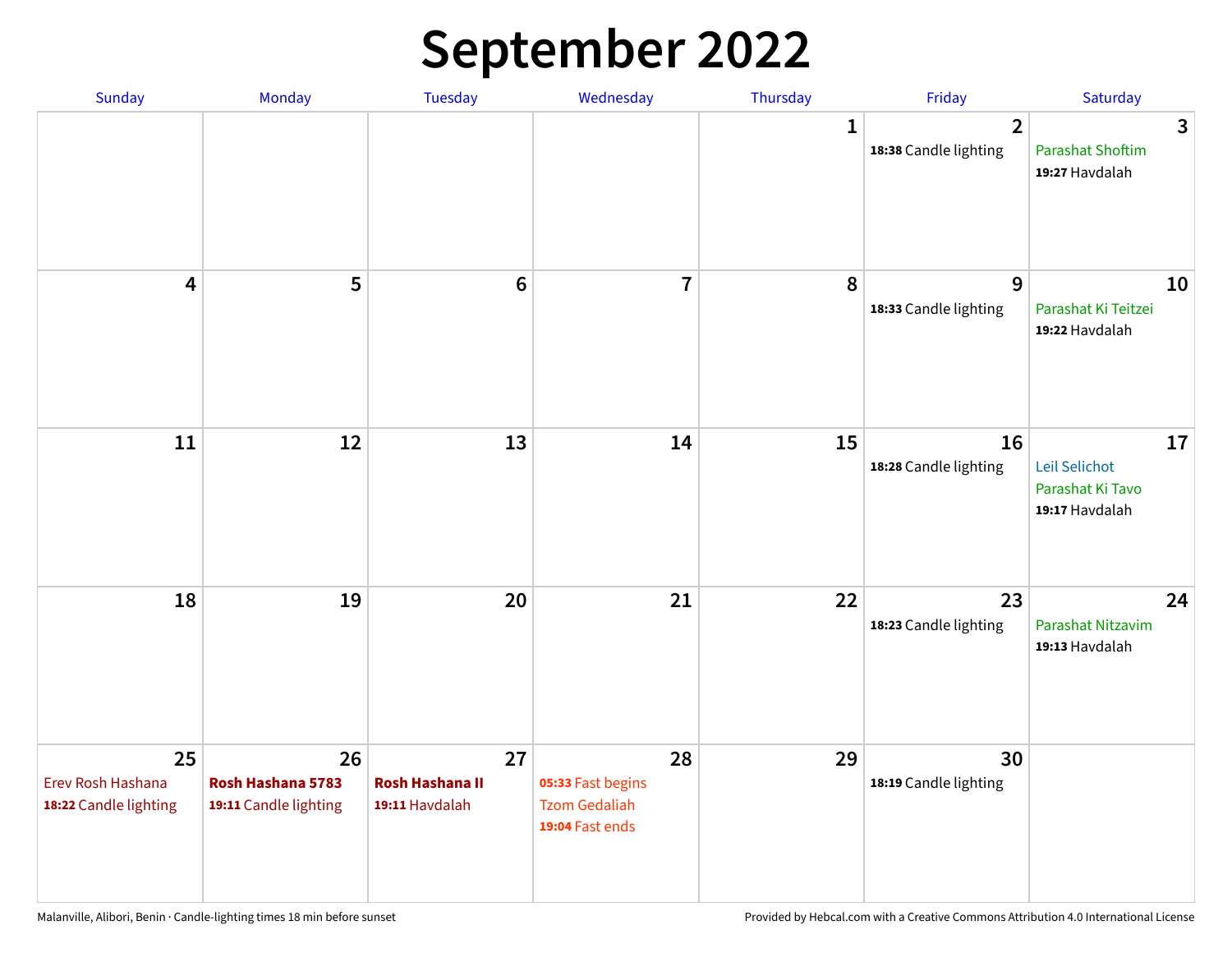## **October 2022**

| Sunday                                                   | <b>Monday</b>                                        | <b>Tuesday</b>                                                    | Wednesday                                | Thursday               | Friday                                         | Saturday                                                                |
|----------------------------------------------------------|------------------------------------------------------|-------------------------------------------------------------------|------------------------------------------|------------------------|------------------------------------------------|-------------------------------------------------------------------------|
|                                                          |                                                      |                                                                   |                                          |                        |                                                | 1<br><b>Shabbat Shuva</b><br>Parashat Vayeilech<br>19:08 Havdalah       |
| $\overline{2}$                                           | $\overline{\mathbf{3}}$                              | $\overline{4}$<br><b>Erev Yom Kippur</b><br>18:16 Candle lighting | 5<br><b>Yom Kippur</b><br>19:05 Havdalah | 6                      | $\overline{7}$<br>18:14 Candle lighting        | 8<br>Parashat Ha'Azinu<br>19:04 Havdalah                                |
| 9<br><b>Erev Sukkot</b><br>18:13 Candle lighting         | 10<br><b>Sukkot I</b><br>19:03 Candle lighting       | 11<br><b>Sukkot II</b><br>19:02 Havdalah                          | 12<br>Sukkot III (CH"M)                  | 13<br>Sukkot IV (CH"M) | 14<br>Sukkot V (CH"M)<br>18:10 Candle lighting | 15<br>Sukkot VI (CH"M)<br>19:00 Havdalah                                |
| 16<br>Sukkot VII (Hoshana Raba)<br>18:09 Candle lighting | 17<br><b>Shmini Atzeret</b><br>18:59 Candle lighting | 18<br><b>Simchat Torah</b><br>18:58 Havdalah                      | 19                                       | 20                     | 21<br>18:07 Candle lighting                    | 22<br>Mevarchim Chodesh Cheshvan<br>Parashat Bereshit<br>18:57 Havdalah |
| 23                                                       | 24                                                   | 25<br>Rosh Chodesh Cheshvan                                       | 26<br>Rosh Chodesh Cheshvan              | 27                     | 28<br>18:04 Candle lighting                    | 29<br><b>Parashat Noach</b><br>18:54 Havdalah                           |
| 30                                                       | 31                                                   |                                                                   |                                          |                        |                                                |                                                                         |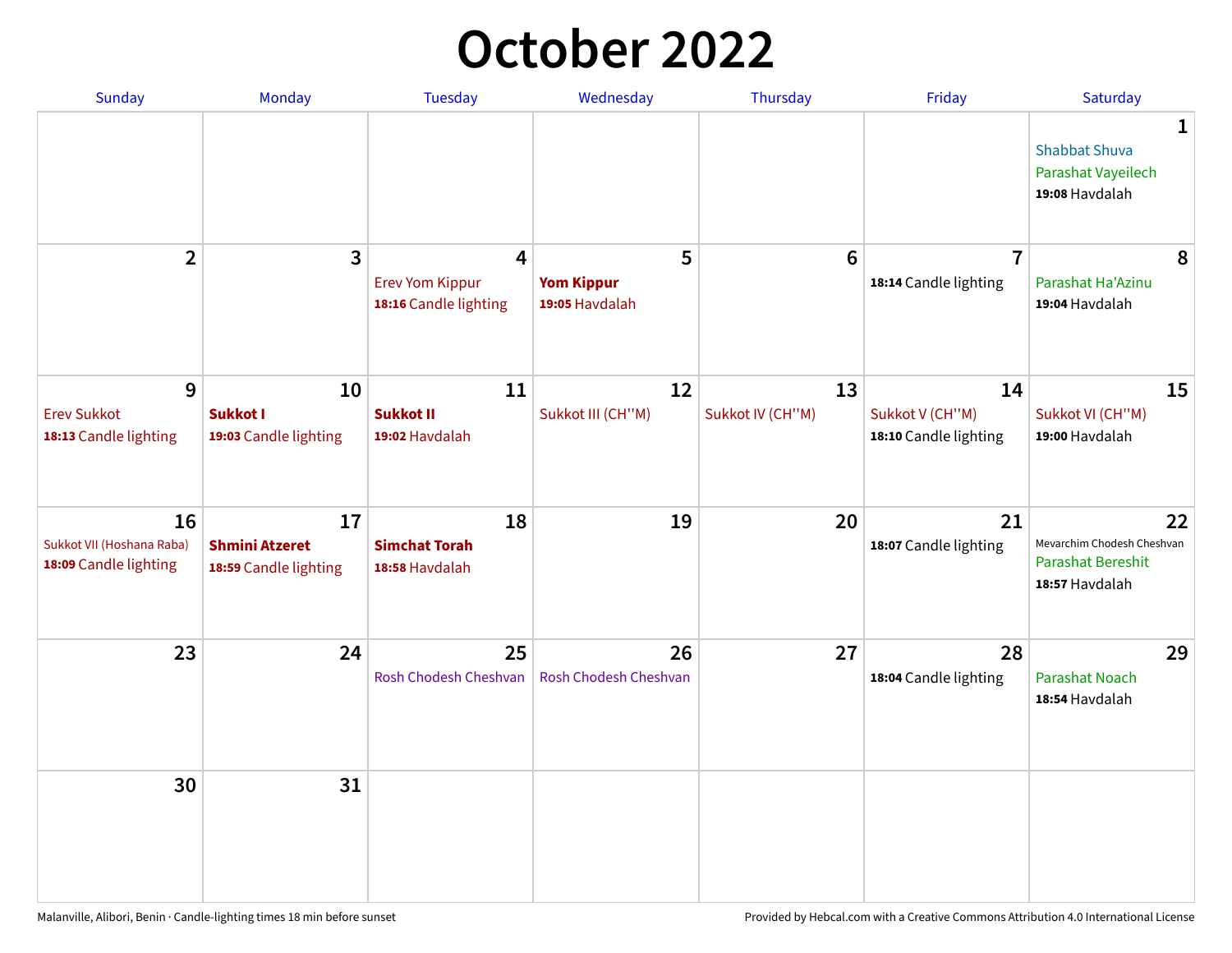#### **November 2022**

| Sunday         | Monday         | Tuesday                             | Wednesday               | Thursday                  | Friday                                             | Saturday                                                                 |
|----------------|----------------|-------------------------------------|-------------------------|---------------------------|----------------------------------------------------|--------------------------------------------------------------------------|
|                |                | 1<br>Yom HaAliyah School Observance | $\overline{\mathbf{2}}$ | $\mathbf{3}$              | $\overline{\mathbf{4}}$<br>18:02 Candle lighting   | 5<br>Parashat Lech-Lecha<br>18:52 Havdalah                               |
| $6\phantom{1}$ | $\overline{7}$ | 8                                   | $\boldsymbol{9}$        | 10                        | $11\,$<br>18:00 Candle lighting                    | 12<br>Parashat Vayera<br>18:52 Havdalah                                  |
| 13             | 14             | 15                                  | 16                      | 17                        | 18<br>18:00 Candle lighting                        | 19<br>Mevarchim Chodesh Kislev<br>Parashat Chayei Sara<br>18:52 Havdalah |
| 20             | 21             | 22                                  | 23<br>Sigd              | 24<br>Rosh Chodesh Kislev | 25<br>Rosh Chodesh Kislev<br>18:00 Candle lighting | 26<br><b>Parashat Toldot</b><br>18:52 Havdalah                           |
| 27             | 28             | 29                                  | 30                      |                           |                                                    |                                                                          |